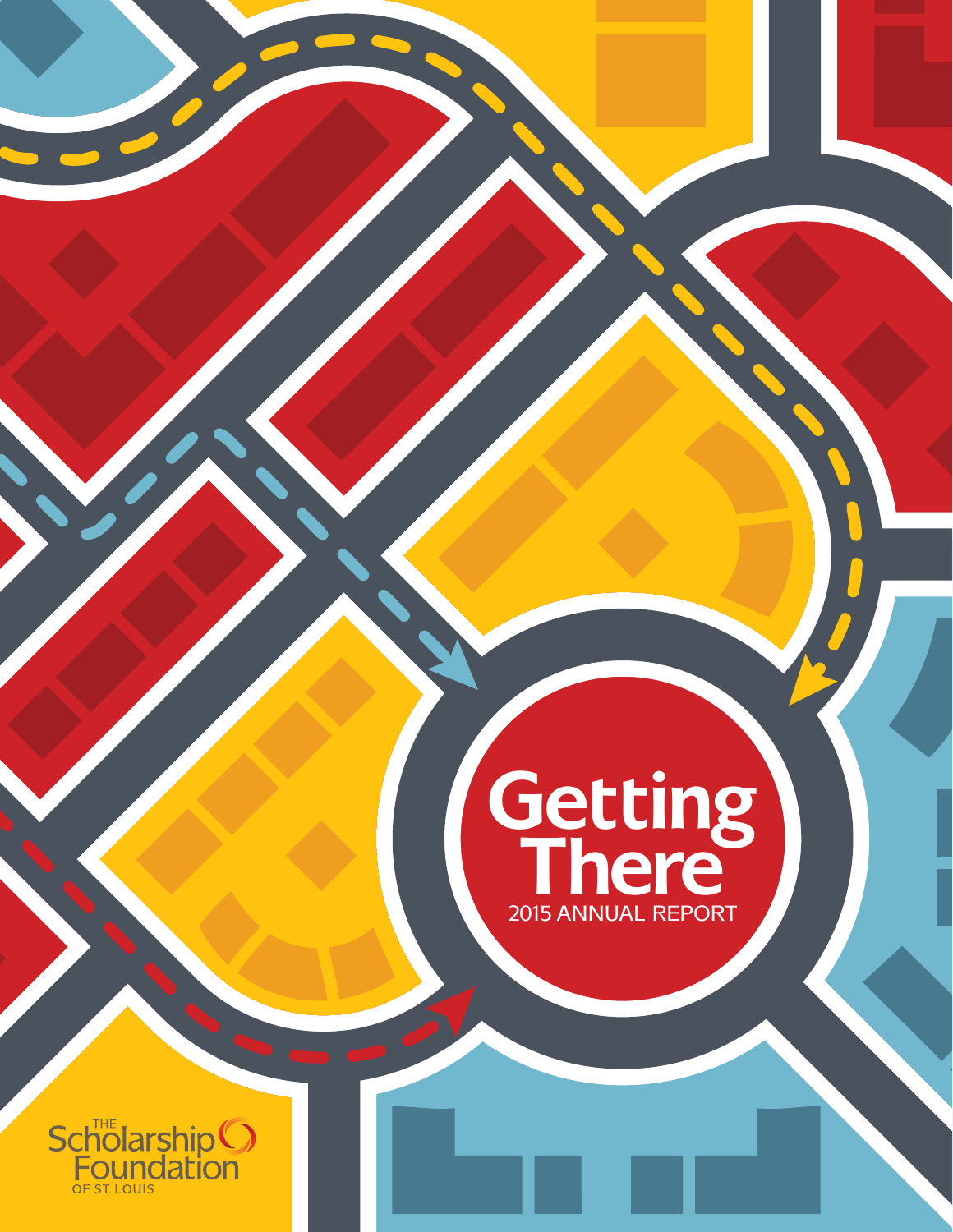## **There are many roads to take toward a degree.**

To continue ensuring that multiple pathways to a postsecondary education are open, The Scholarship Foundation of St. Louis provides financial and advising support to members of the community who otherwise would not have the financial means to fulfill their educational goals. Applicants are selected on the basis of academic potential, personal character, and significant financial need. There are no age restrictions.

While getting their degrees, students may encounter challenges that can reroute their educational journeys. The Foundation seeks to support students as they move toward their goals, destinations of their own determination.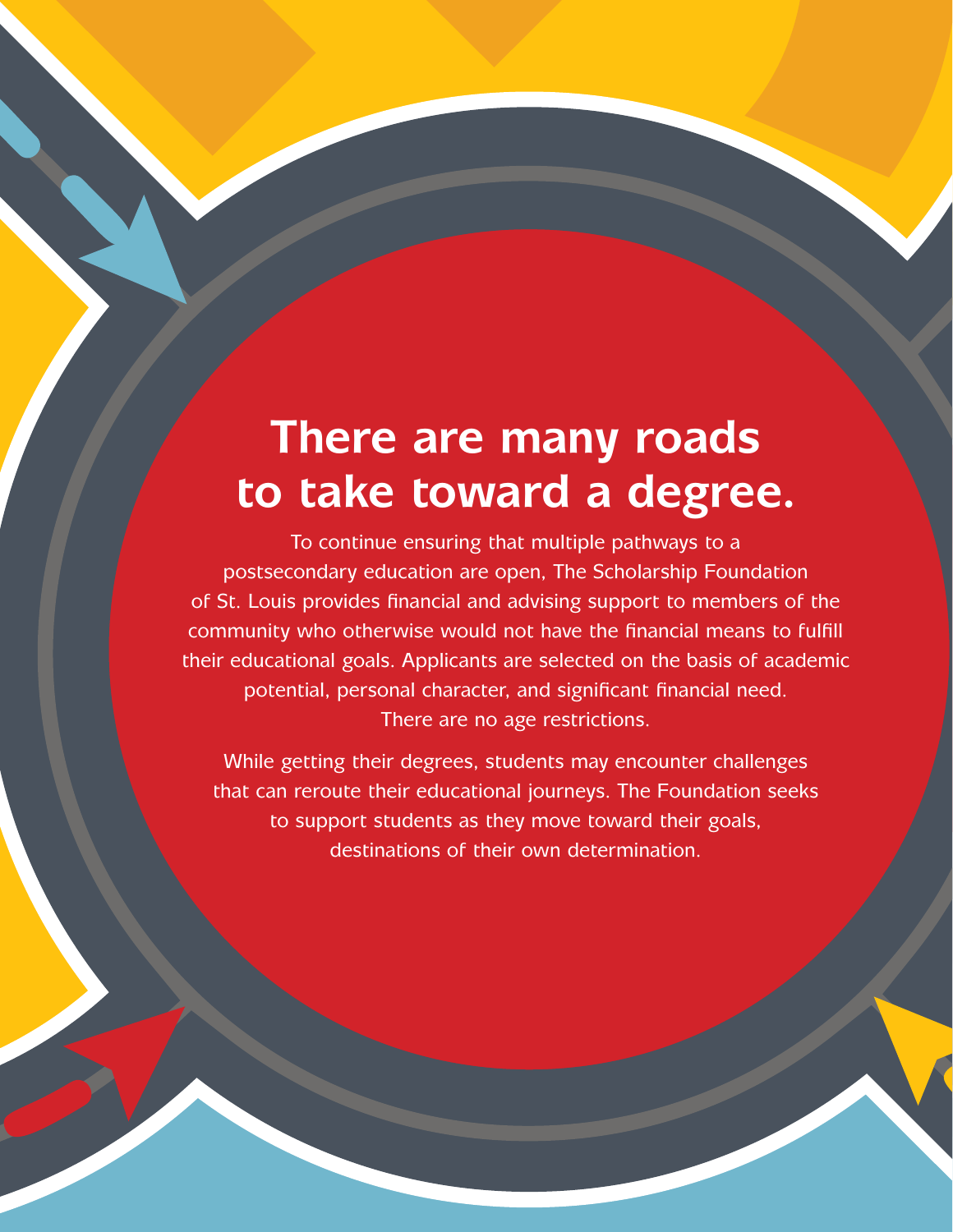### ROADWAY ASSISTANCE: Student Funding

The Scholarship Foundation provides direct financial resources to students. The Foundation helps St. Louis area students access higher education through its core financial aid programs — interest-free, fee-free loans, and scholarship grants. Each interest-free loan awarded is repaid and then reinvested in another student. This practice has helped build the St. Louis community since 1920.

#### Interest-Free Loans

The Interest-Free Loan Program awards students of all ages in the St. Louis metropolitan area who have completed a GED or graduated high school and who demonstrate financial need, academic progress, and good character. Each student receives up to \$11,000 annually to offset the growing cost of postsecondary education. The Foundation intends for the interest-free loan to fill the gap remaining after family contribution and grant aid from all sources are subtracted from the total cost of education. In 2015, the Foundation committed to being the sole lender for students awarded, so that less favorable loans are not a necessity. Loans are provided to students pursuing associate, bachelor, technical, vocational, and graduate degrees from accredited nonprofit institutions.

#### Emergency Loans

The Emergency Loan Program helps meet the unexpected educational expenses brought on by loss of employment, family emergency, or gap in support due to sudden changes in school policies. With help from this program, students do not have to abandon plans for higher education and can remain on the road to getting a degree.

#### **Grants**

Since 2001, the Foundation has awarded Bravo Grants to students who persevere in their pursuit of higher education, though they encounter significant barriers. In addition, the Foundation offers grants based on factors such as students' chosen postsecondary school, major or career pursuits, place of residence or high school attended, or participation in out-of-school programs or activities. Both Bravo and other grant opportunities are supported by individuals, foundations, and corporations.

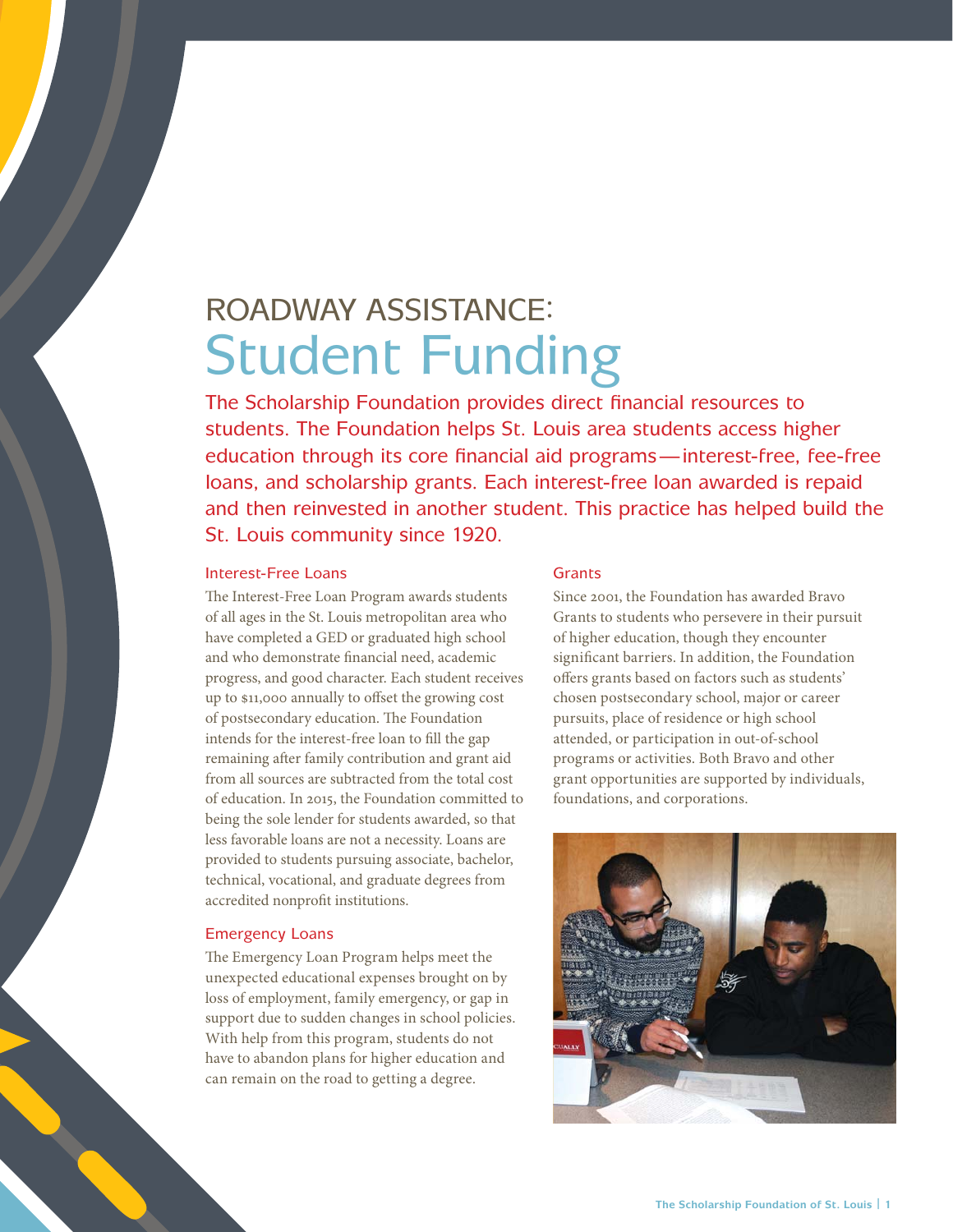

The Foundation extends eligibility for loans, grants, and support programs to students approved under Deferred Action for Childhood Arrivals (DACA). DACA allows individuals who arrived in the United States before the age of 16, and before June 2007, to continue living in the U.S. and to work or attend college without the fear of deportation. For many students, approval under DACA means the opportunity to attend college and achieve a college degree; yet, in Missouri, DACA students are not eligible for in-state tuition or state financial aid, making the Foundation's support critical to their educational goals.

#### Future Forward

Future Forward enrolled its second class of students during 2015. In partnership with De La Salle Inc., Marian Middle School, and Wyman Center's Teen Leadership Program, Future Forward provides college savings accounts for 8th graders through MOST-Missouri's 529 College Savings Program. Each 8th grader receives an initial deposit of \$500 into a MOST 529 account from the Foundation; students then have the opportunity to earn an additional \$100 annually by reaching college readiness benchmarks each year of high school.

### DESTINATION SETTING: Student Advising

The Foundation's Student Advising Program provides financial guidance and assistance in creating educational road maps for students and families in the St. Louis metropolitan area. Students are guided by these road maps as they apply for financial aid and make enrollment decisions. In college, students benefit from the resources and support provided by the Student Advising Program.



Student Advisors (pictured here) work throughout the St. Louis area in partnership with public high schools and agencies in urban, suburban, and rural communities. Advisors work closely with students having difficulties that might delay or deter their persistence in college, helping them locate resources such as academic assistance and other on-campus and off-campus supports once students have begun their postsecondary education. The Foundation's Student Advising Program also conducts free public workshops for students and their families to learn more about financial aid, understand application processes, and decipher confusing official notifications of aid eligibility. These workshops are open to the public and provided at central locations.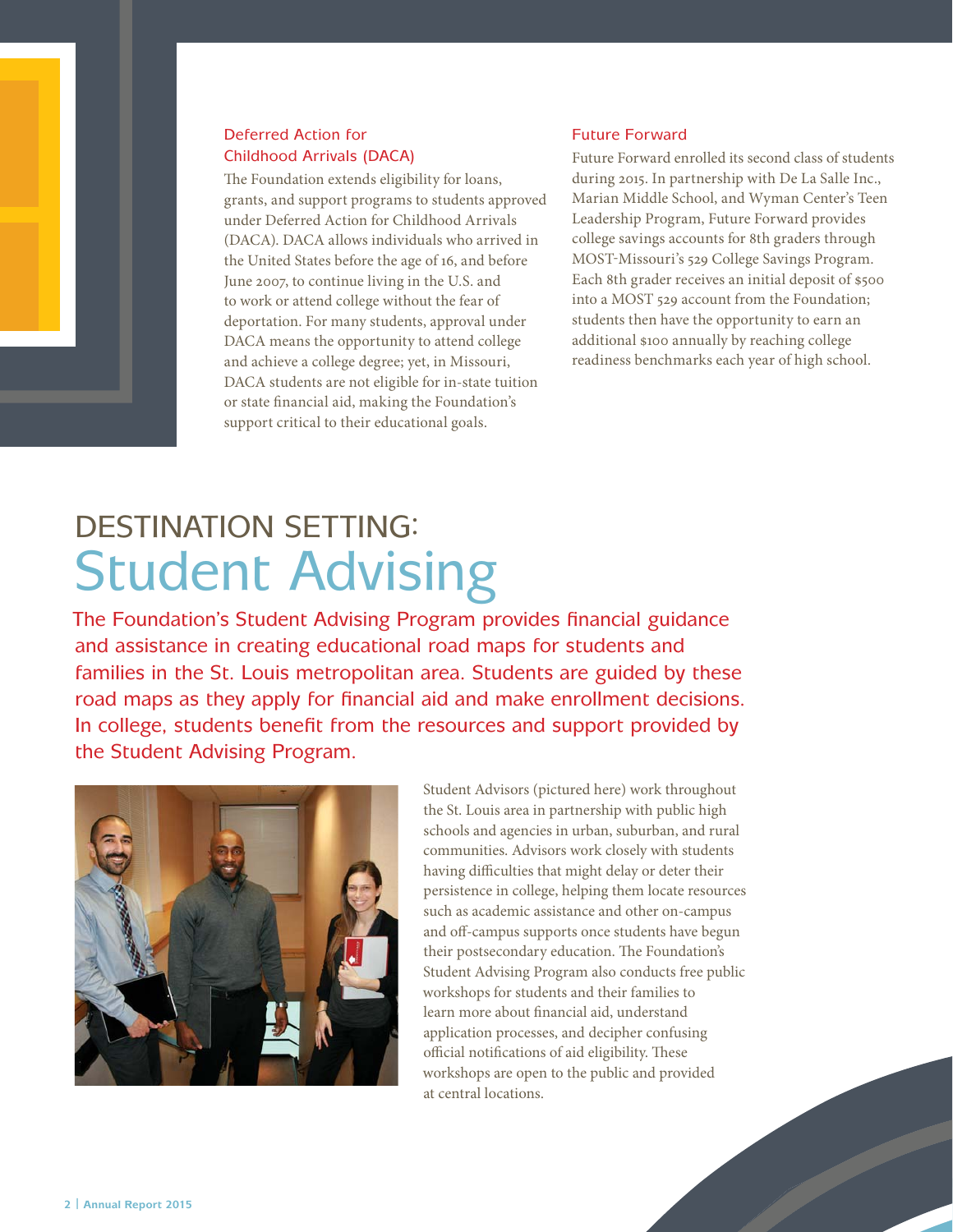### EARN AND LEARN PATHWAYS: Student Internships

The Scholarship Foundation provides two types of paid internship opportunities for students to use the knowledge they have learned in school, gain work skills, and contribute to their communities.



#### Community Internships

Paid internship opportunities offer students the chance to gain practical work experience in their fields of study within the St. Louis nonprofit community. These internships are made possible through partnerships between The Scholarship Foundation of St. Louis, community businesses, and nonprofit organizations. The Foundation is committed to consistent support for its students, and paid internship opportunities are a direct result of that commitment.

#### Education Policy Internships

The Education Policy Internship Program continues to engage in student-led advocacy for increased postsecondary access and success for all Missouri students. The internship program engages Foundation students and graduates to research and advocate around policies that affect them.

Interns travel to Missouri's state capital, meet with legislators, testify at hearings, and work with media to share information. Among the issues interns are researching are award displacement, insufficient financial awards, Missouri's merit-based aid program, and tuition equity for DACA students.

In 2015, the Education Policy Internship Program became the focal point for the development of a state-wide Active Advocacy Coalition, organizing to engage a broader base of students in support of equitable access to higher education.

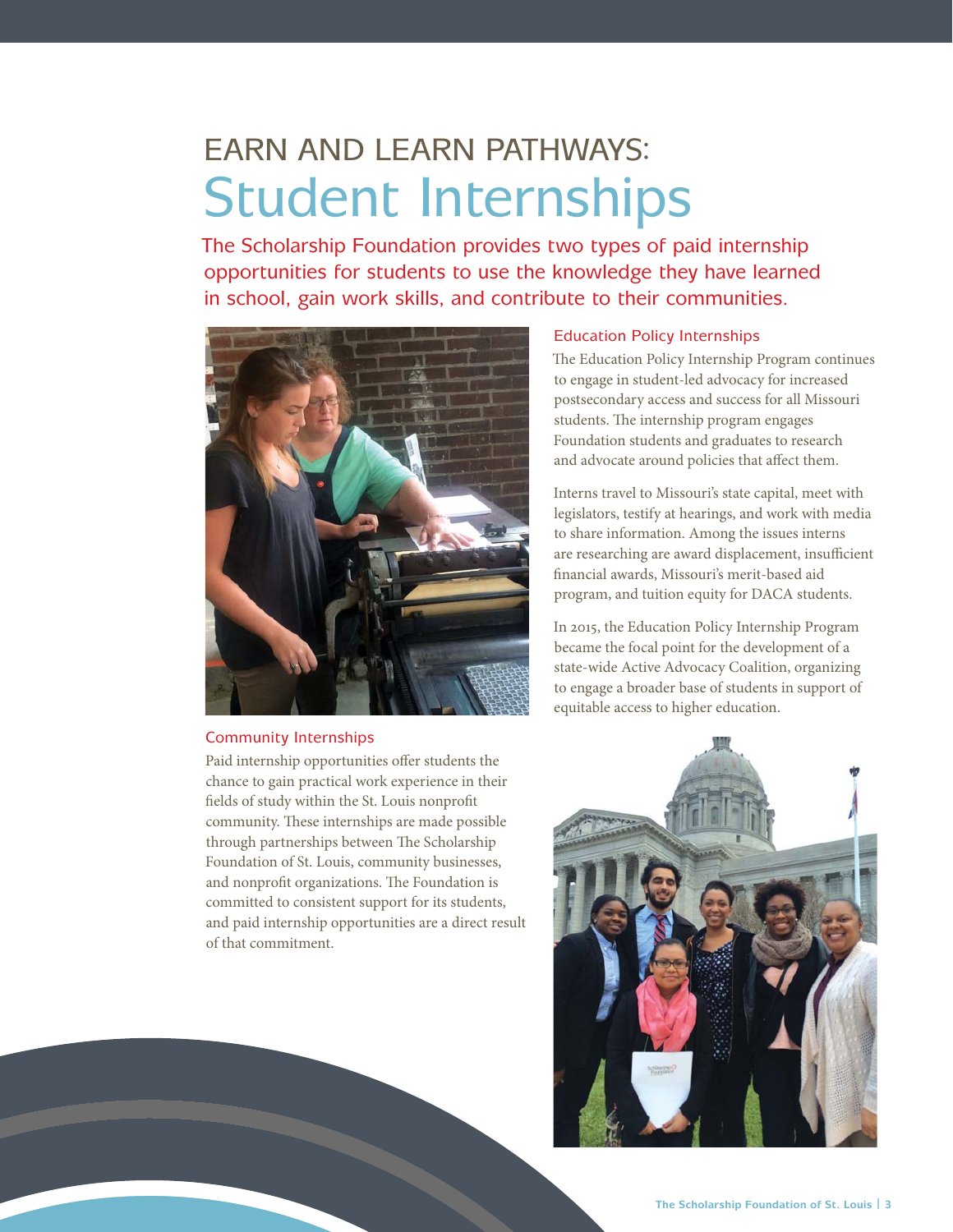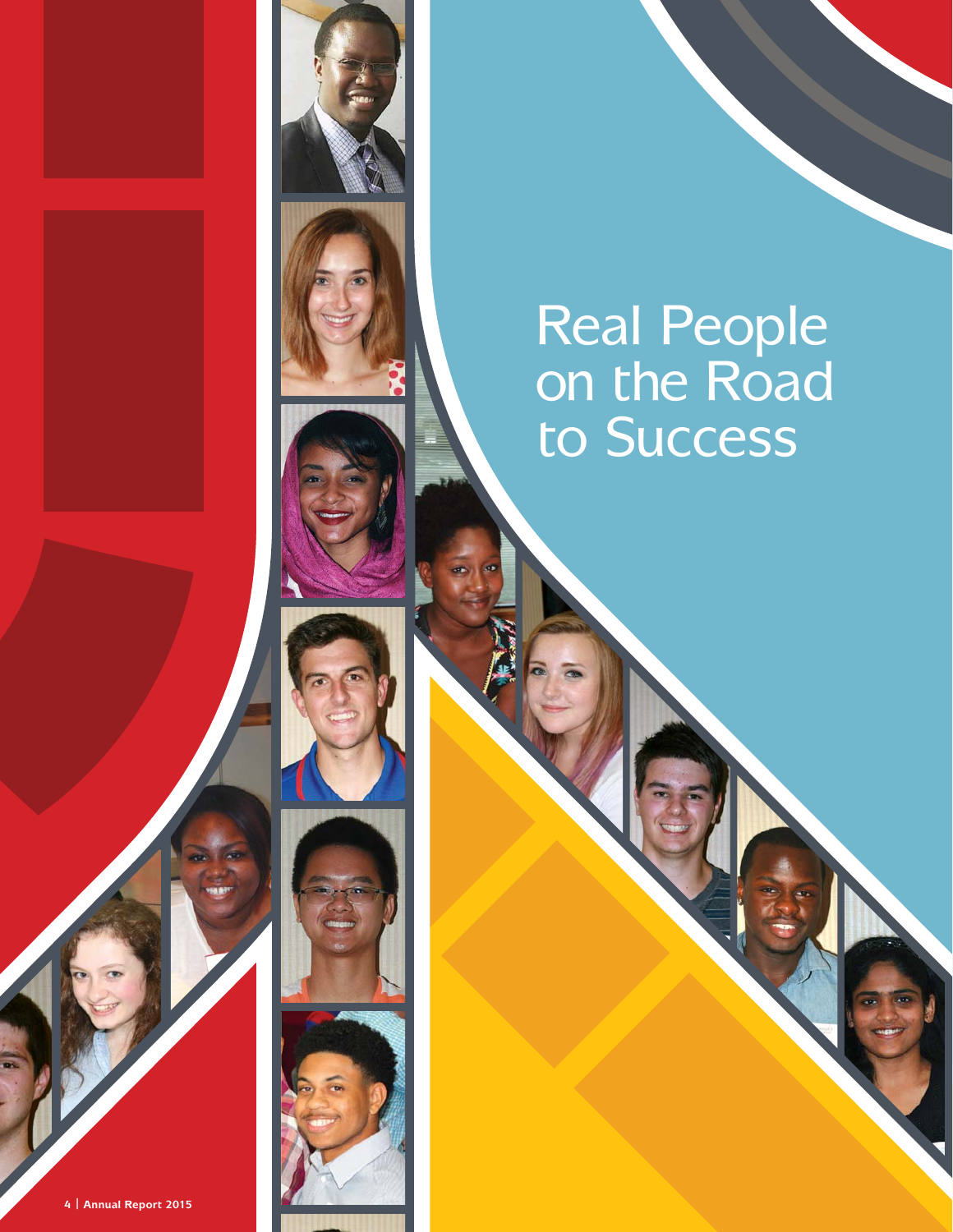## Finding the Path

"I wasn't like most 18 year-olds who were ready for college. I didn't grasp the concept of money and I didn't really have a plan to get through school," says Jonathan Morlen. "But I knew I wanted to help people."

Jonathan recognized from a young age that getting a degree would help him fulfill his goals of being a positive example to his friends, family, and community. As a first-generation college student from Granite City, Jonathan enrolled at Eastern Illinois University to become a teacher and inspire young minds toward healthy lives. Financial and academic challenges affected his grades, causing setbacks on his journey to graduate.

When Jonathan came to The Scholarship Foundation of St. Louis for support, he was not receiving much federal aid. But he was determined to get a degree. He applied to The Scholarship Foundation's Interest-Free Loan Program for much-needed aid to fulfill his goals. In 2009, Jonathan received his bachelor's degree in physical education, focusing on kinesiology and sports studies while also earning his teaching certificate.

"The interest-free loans took the pressure off of my finances which helped me focus on school." "Having a loan was part of investing in myself. We need more organizations like The Scholarship Foundation to help invest in others."

#### **Jonathan Morlen**

Class of 2009 Bachelor of Science, Physical Education Eastern Illinois University



In March 2015, Jonathan completed repaying his interest-free loan. He is working for the city of Granite City, his hometown. When reflecting on his experience with the Foundation, Jonathan says "College was a great experience and benefited me in the job I am in right now. The process of learning really helped me grow as a person. If anyone has the means to help youth, what better way to support kids growing up than to help them get an education?"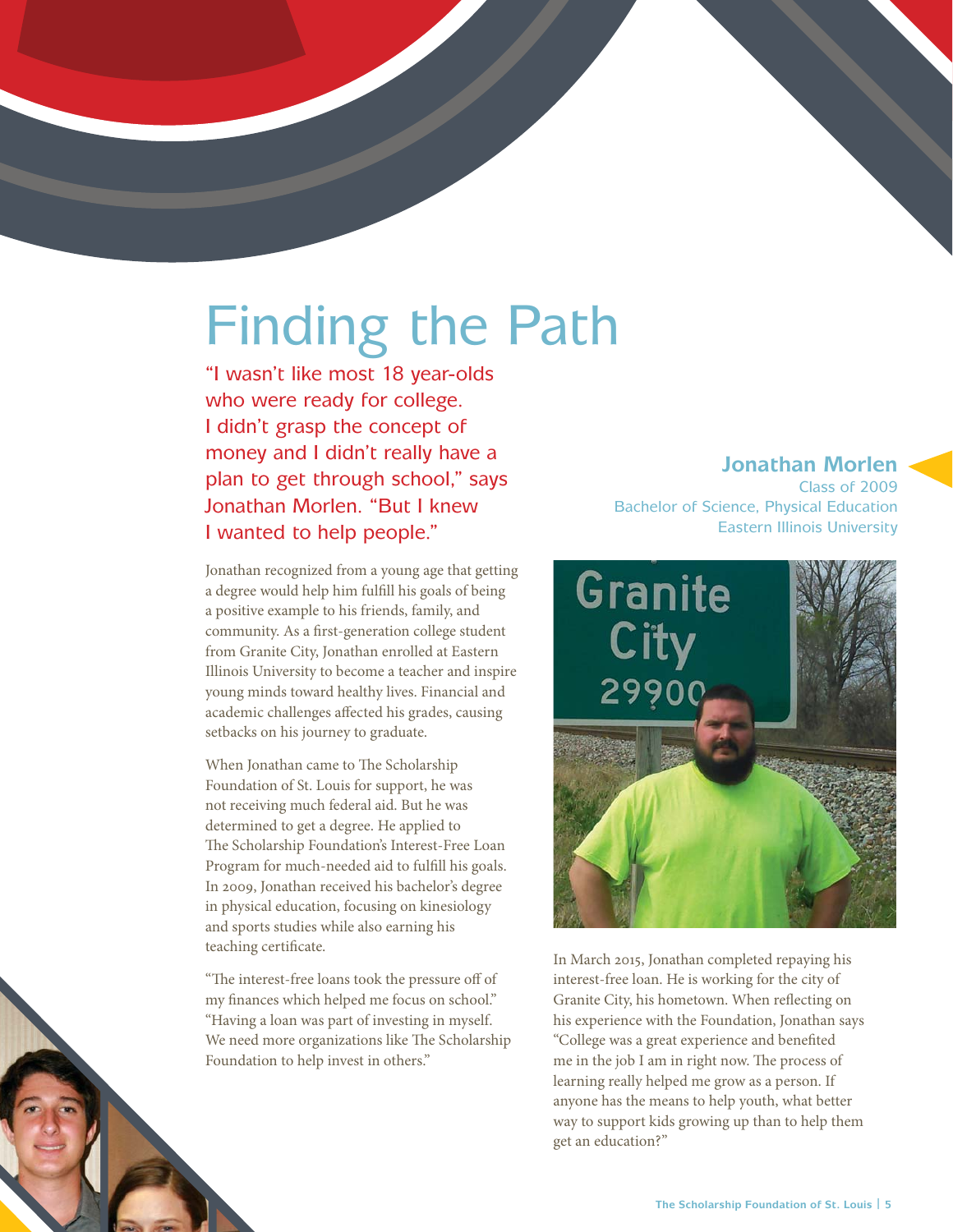## Recalculating the Route

Anthony Richardson did not plan an educational journey that included earning a degree in another country. After graduating from St. Charles West High School in 2011, Anthony enrolled at the University of Missouri-Columbia to major in international business and minor in French. During his sophomore year, he found an opportunity to study abroad and earn his degree in France. After careful consideration, Anthony transferred to ESC Rennes School of Business (École Supérieure de Commerce de Rennes) in Rennes, France, to major in international business. The transition was not easy, but proved worthwhile.

#### **Anthony Richardson**

Class of 2015 Bachelor of Science, International Business ESC Rennes School of Business

Class of 2017 Master of Science, Innovation, Strategy, and Entrepreneurship Grenoble Graduate School of Business



Anthony needed financial assistance to help pay for school. While initially denied an interest-free loan through The Scholarship Foundation of St. Louis because he had too much unmet need, Anthony kept his focus on his goals. He worked closely with the Foundation's Student Advising Director Teresa Steinkamp, and realized he had not included in his loan application his income from being an English tutor. He successfully appealed his denied application and was awarded an interest-free loan.

"I've learned that if you believe you can achieve something, do not let anything stop you from achieving it," says Anthony.

Along the way, Anthony completed an internship with the National Aeronautics and Space Administration (NASA), which piqued his interest in working for an aerospace company. He completed his bachelor's degree in 2015 and is remaining in France to pursue a master's degree in innovation, strategy, and entrepreneurship at the Grenoble Graduate School of Business.

"The assistance of The Scholarship Foundation and its donors have opened such large windows of opportunity for me to pursue an education. Without these opportunities, none of this would have been possible."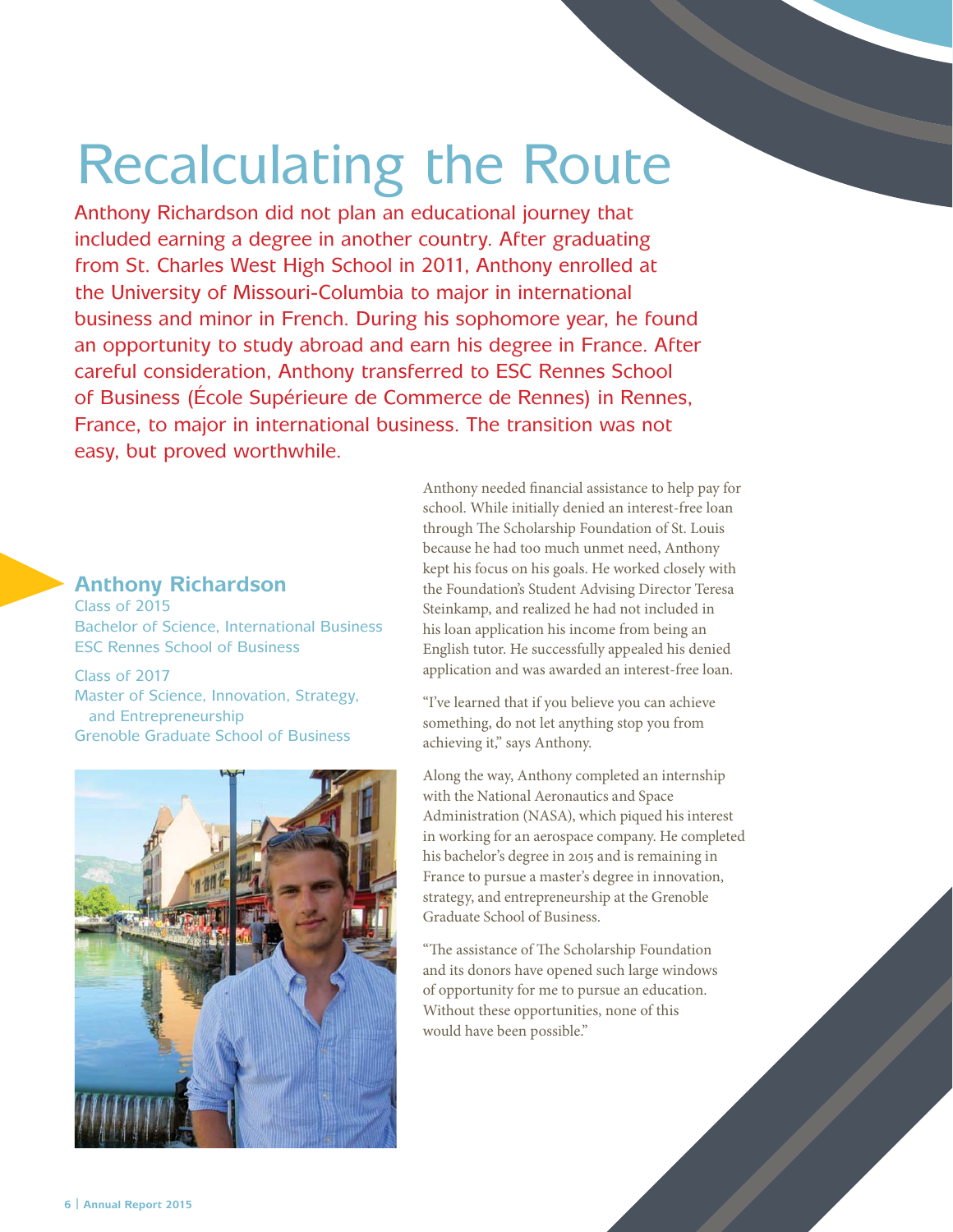## Focusing on the Destination

Shawna Woods has traveled an educational path requiring persistence. Years ago as a student at Ritenour High School, she heard a recruiter speak about nursing careers and immediately knew she wanted to become a nurse. After the recruiter's visit, Shawna pursued her certified nursing assistant (CNA) license and then enrolled in nursing school at the University of Missouri-Columbia.

Shawna's childhood included periods of serious economic and housing challenges, and she was only the second person in her family to pursue college. Following a difficult year in which she worked full-time and attended school full-time, Shawna moved back to St. Louis and transferred to St. Louis Community College-Meramec.

Shawna graduated from St. Louis Community College and was accepted into Lakeview College of Nursing in Charleston, IL. Shortly thereafter, Shawna was injured in a neighborhood shooting. Medical complications resulted and Shawna had to quit the



job that supported her education. Her family encouraged her to choose a different career path because her mobility was limited. But, Shawna was determined and committed to her nursing career.

"I worked too hard to get into nursing school and quitting right after I was admitted was not an option," says Shawna.

Shawna will graduate with her bachelor of science in nursing degree in May 2016. She is preparing for a career as a traveling nurse with proficiency in critical care, and she plans to pursue her master's degree in nursing. Shawna is a member of the National Student Nurses Association and plans to join the Nurses without Borders volunteer program after graduation. Shawna was supported through school with a Scholarship Foundation Emergency Loan, Bravo Grant, and Mid-America Transplant Services Scholarship.

#### **Shawna Woods**

Class of 2014 Associate in Applied Science, Human Services St. Louis Community College-Meramec

> Class of 2016 Bachelor of Science, Nursing Lakeview College of Nursing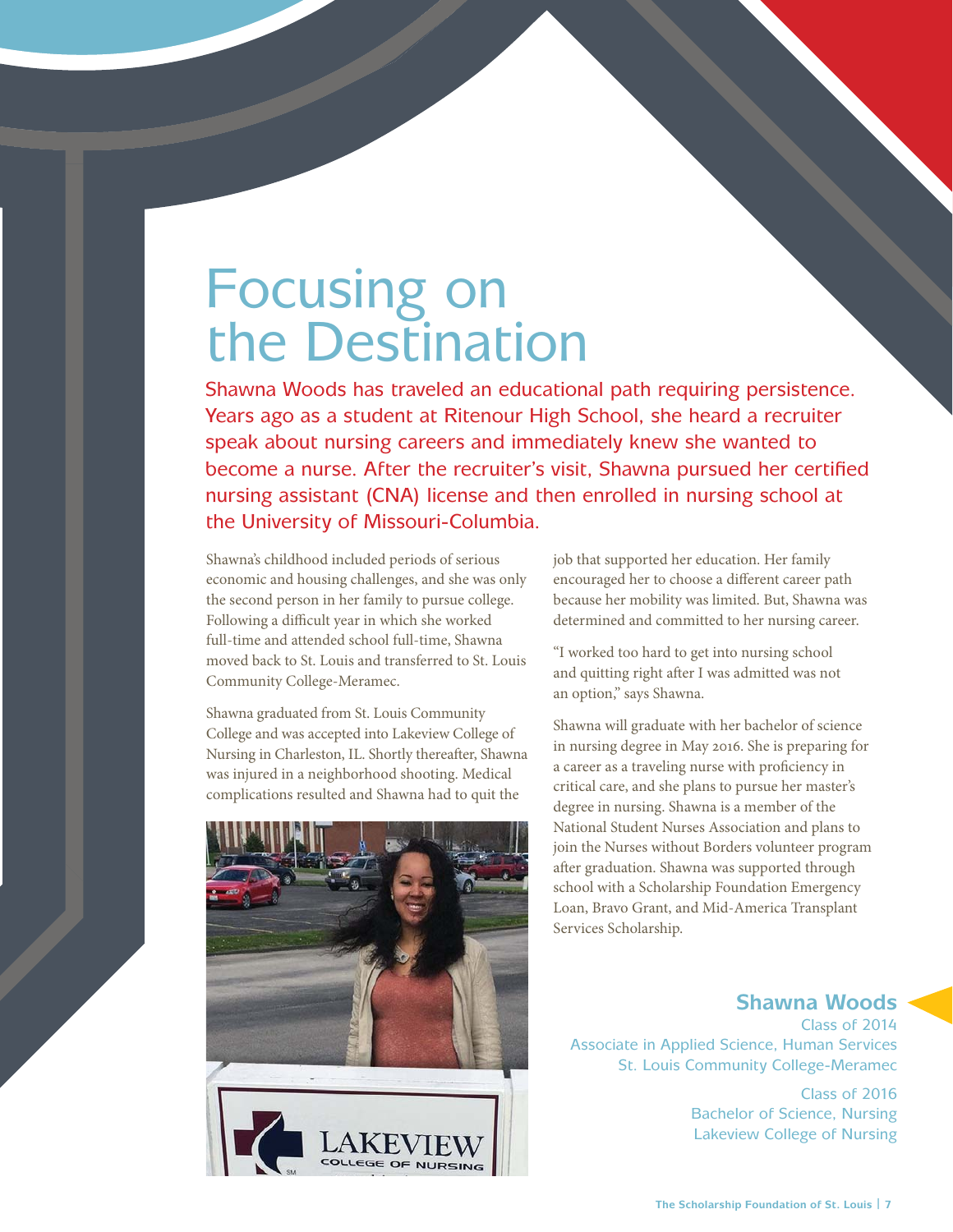## **Designated** Scholar Loans

 A Designated Scholar Loan (DSL) is a very special type of interest-free loan. A DSL allows donors the opportunity to establish a named loan in memory or in honor of one or more significant individuals.

> Donors can express preference for students at a specific school or field of study. The Foundation makes every effort to match the students with the donors' interests. Each DSL is awarded by The Scholarship Foundation to an individual qualified for an interest-free loan.

Donors and students often get together. Pictured at left are Janice Gitt and Jordan Jennings, and below are Tara and Rajesh Talwar with Mitchell Padkins.

Donors may establish a DSL with a gift or pledge of \$30,000 or more, payable in full or in five annual installments. The fund becomes operative after the initial \$6,000 is contributed. For more information about DSLs or any other giving option, please call The Scholarship Foundation at 314-725-7990.

In 1981, the DSL program was created to help support the Interest-Free Loan Program. **If highlighted in red, the named loan was established or expanded since January 1, 2015.**



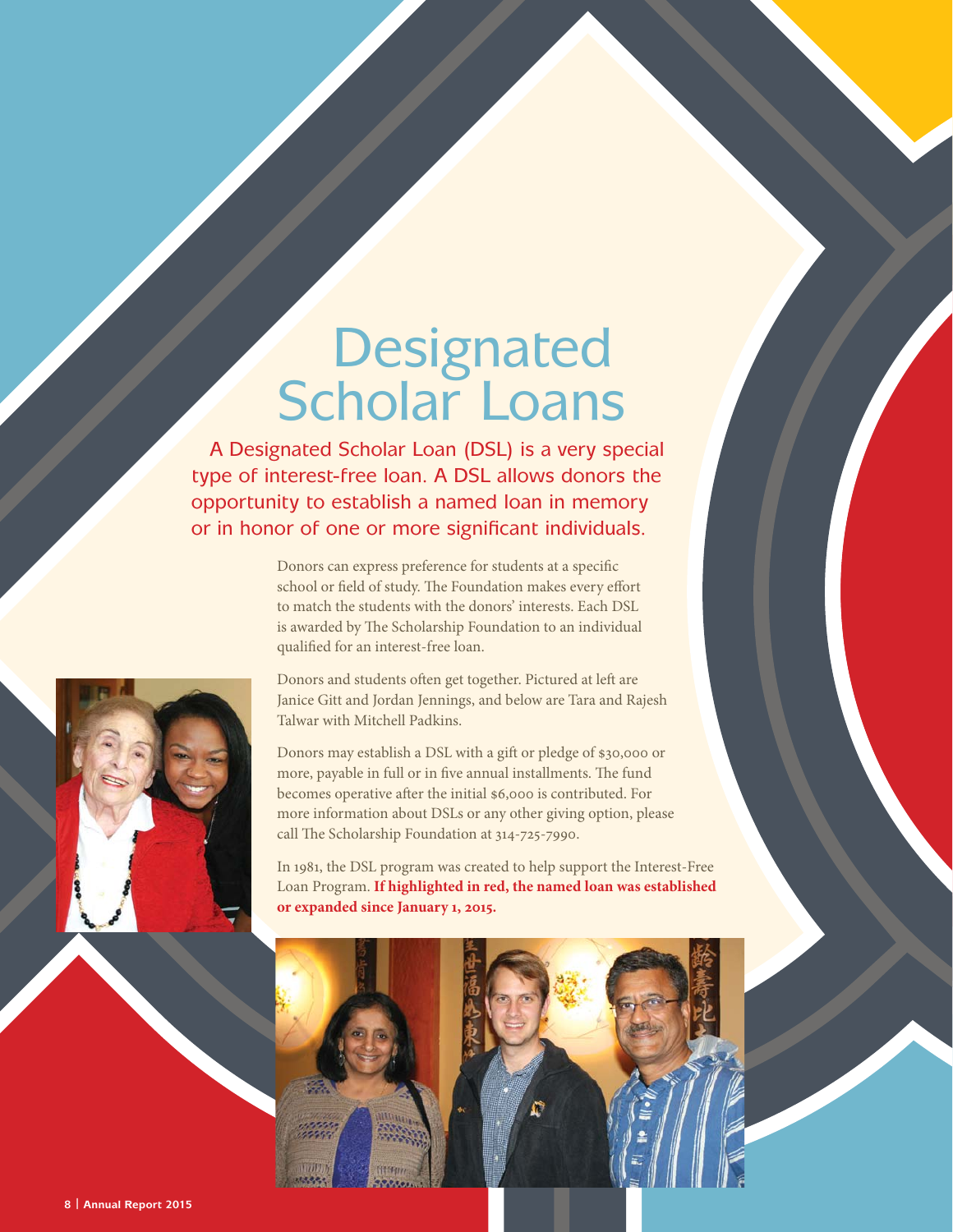### Designated Scholar Loans

Anonymous (three students) Mark Adolphus Jean Agatstein and Les Loewe Ann L. Arenberg Paul M. Arenberg Marian D. Auer (three students) J. M. Babad (two students) Charline and Richard Baizer William Robert and Mary Graf Bard Joseph L. and E. Frances Baruzzini Belden Inc. Richard A. Bennett, Jr. Ruth and Ralph Berg Dr. Harry I. Berland John A. Blake David A. Blanton III Alison Boettcher Jason Boettcher Sierra Carson Boettcher Milford and Lee Bohm (three students) Jennie Bornstein Mary and Robert Bronstein (two students) M. Erwin and Patricia R. Bry Joanne Smith Clark Joanne M. Clevinger (two students) Milton J. Dickman and Leonore Dickman Cohn Cook Family Charles and Barbara Cook (two students) Robert Cortinovis Kathianne Knaup Crane Margaret and Irvin Dagen Rose Deutch Casswell Philip and Sally Blackwell Diggs Louise E. and George J. Dobratz Herman Dreer Dorothy Dubinsky Saul A. Dubinsky Eunice and Wilbur Eckstein Marjorie and William Eddy Harry Edison (four students) Joey Eidelman Memorial Scholarship David Eiseman, III Carrie E. Kern Ellis Andrew Engster Max and Melba Erlich Charitable Foundation Gloria and Rubin Feldman Family (five students) Lisette Steiner Fisher Chester M. Flegel, in memory of Esther Flegel (two students) Felecia Fleishman Fox Family Foundation Samuel A. and Lillian Fox Rose and Alfred Frager Frances and Harold Franklin Hattie Steiner Freund Margaret and Arthur J. Freund Dr. Ira and Judith Gall Sue and Donald Gallop Janice and Stanley Gitt Stanley A. Gitt Myron Glassberg Richard Samuel Glassberg Sunny Glassberg (four students) Irving Goldman

Miriam Goldman Chip Wolkowitz Goldstein Gloria M. Goldstein Ruth and Bud Goldstein Samuel R. Goldstein Sara G. and Joseph Goldstein Myron Gollub (two students) Mary Christy Gordon Edith and Robert Gosnell Clarence Harmon Jean F. Harris Janet Meador Harrison Heidemann Family Herman W. Heyman and Amelia H. Heyman Gay M. Hirsch and Henry D. Ross Barbara Pidgeon Holley Harold and Ethel Horowitz Family (two students) A.E. Hotchner (three students) John and Marlene Isaacs Susan Iskiwitch Dr. Edet B. Ituen Dr. and Mrs. James G. Janney, Jr. (six students) Johnson/Bucciarelli Carol G. Jones Cindy G. Jones David R. Jones Robert E. Jones Jerome Kalishman (two students) Nancy F. Kalishman Drs. Irene and Michael Karl Sylvia and Jason Kawin Ellen S. Kern Hugh R. Kern Sara L. Kern Kipnis/Rothman David M. Kipnis Laura Kipnis and Sid Goldstein Paula Kipnis Paula and David Kipnis Knaup Family (three students) Gunther and Doris Kohn Rosalind Jacobs Korach Harvey Kornblum Family (two students) Meyer and Marcelle Kranzberg Phyllis and Ken Langsdorf Family Ruby and Jay Lapin The Leader Foundation of Stix, Baer, & Fuller (three students) Des Lee/Paraquad Joseph and Georgiana Lehman Evelyn and Isadore Levine Dick and Jo Liddy Family Lodato Family Lodato and Rigden Family Louise and Benjamin Loeb Lucy and Stanley Lopata (six students) Ann and Paul Lux (two students) Samuel A. and Louise Neymark Mages Wendy J. Magid Lois Malashock Nathan Margolin Richard S. Marx Barry Massie (three students)

Felice Massie (six students) Henry Massie (three students)

Edward and Peggy Matthews J. Bruce McBrayer Dr. G. Leland and Brenda Melson Mercantile/Firstar Wilma and Roswell Messing Paula Meyer Helen C. Millstone (four students) MOHELA Hubert C. Moog Moskowitz Family Mary Arnold Mottl Samuel B. Murphy Myron Newman (19 students) Stuart Oelbaum Edwin and Betty Pallo Philpott/Augustin (three students) Donald and Susan Poling Helen and Carl Pratter Sheila Carr Prensky Promise to Sameer Laura J. Reichman Catherine Sessel Reydon (six students) Orville and Betty J. Richardson James Joshua Romeis Myla and Orville Rosenblum Peggy and Donald Ross (two students) Julius and Rebecca Rudman Faith Sandler 25th Anniversary Judith and Richard Sandler (two students) Sally Glassberg Sands (four students) Joy and Jerome Sandweiss (two students) Ed and Nancy Schapiro Ellen Schapiro and Gerald Axelbaum Rose and Benjamin Schermer Eugene Bernard Schwartz Margaret "Peggy" Schweig Bente Seitz Marjorie and Marc Seldin Dr. Hyman Senturia Joan and Marcus Sessel (three students) Leah Ree Shampaine (four students) Marilyn Shampaine Robert Shampaine Lori R. Shanfeld The Ray Shaw Business Journal William Shieber Louise Becker Shire Earl Shreckengast Thomas and Sherry Singer Ruth and Alvin Siteman Linda Dubinsky Skrainka Jerome Spector (three students) St. Louis Industry Liaison Group Staenberg Family Foundation Jeannette G. and Jennings J. Stein (two students) Sameer Talwar William and Anne Tao Emily and Paul Ullman (three students) Biron A. Valier Barbara Veron Janis Saifer Weitzman Marilyn Werner Morton Werner Tesse and Emanuel Werner Daisy Wilson Miki and Morrie Zimring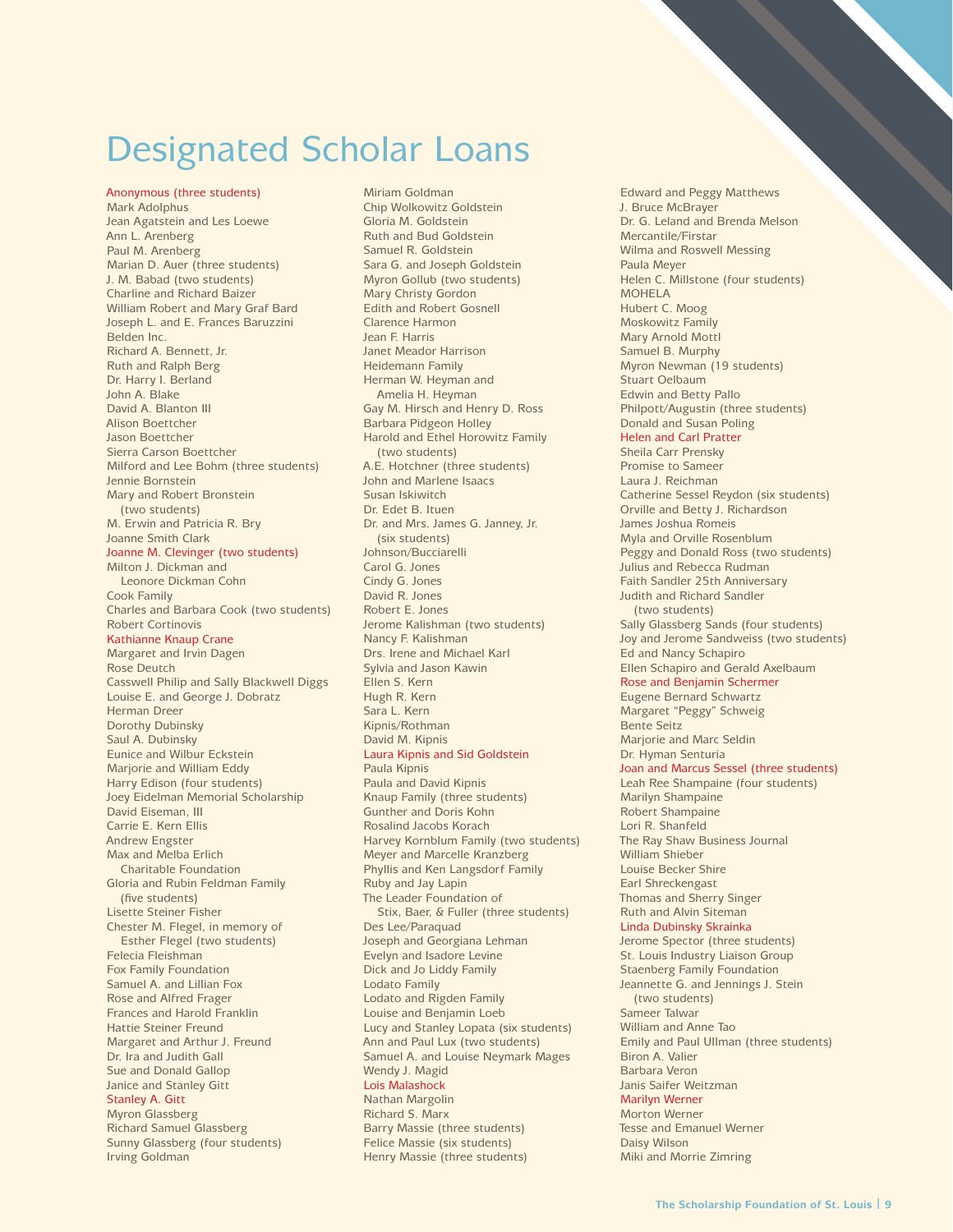## Partners on the Road to Meeting Mission

For decades, The Scholarship Foundation's mission, programs, and students have benefited from collaborative and cooperative relationships along the way. In 2015, the following partnerships were critical:

#### Promoting and Providing Direct Financial Support to Students

Direct financial support is provided in the form of college savings accounts, interest-free loans and grants, and paid internships, in partnership with the program partners below. (For financial supporters, see page 11).

- Big Brothers Big Sisters of Eastern Missouri
- Deaconess Foundation and St. Louis American Foundation
- De La Salle Middle School and Graduate Follow-Up
- Horizon Housing
- Marian Middle School and Graduate Follow-Up
- St. Louis Graduates High School to College Center
- Wyman Teen Leadership Program
- **Community Internships:** Central Print; Prosperity Connection; Ready by 21 St. Louis; Rebuilding Together-St. Louis; Shakespeare Festival St. Louis; SouthSide Early Childhood Center; St. Louis Graduates; Vernare Learning Center

#### Providing Guidance to Students and Families to Support Informed Decision Making

While The Scholarship Foundation offers public workshops, advisory materials, and individual guidance throughout the community, several key partnerships provided sustained guidance.

- Grandview High School
- Hazelwood Central, East, & West High Schools
- North Tech High School
- Northwest R-1 High School
- Pattonville High School
- Persistence Power (Wyman Teen Leadership)
- Ritenour High School
- St. Louis Graduates Professional Development Institute
- Universidad Ya!

#### Engaging in Regional, State, and National Partnerships to Advance Degree Attainment

The Scholarship Foundation contributes to and learns from collaborative efforts to support low-income, first-generation, and undocumented students, alongside partners with similar goals who bring a wealth of competencies to the work.

- **Deaconess Foundation:** Community Advisory Board; Policy Advisory Board
- **Educators for Fair Consideration (E4FC) Invest in the Dream Initiative:** Grantee Convening; University of California UndocuSummit
- **National College Access Network:** Advocacy and Policy Advisory; Common Measures Learning Community; FAFSA (Completion Campaign, Prior-Prior Year Campaign, and Simplification Forum); National Benchmarking Project
- **White House Reach Higher Summit:** #BetterMakeRoom; Statewide FAFSA Completion Project
	- **St. Louis Graduates:** Active Advocacy Coalition; High School to College Center; Organizing for Accountability Roundtable; Professional Development Institute; Scholarship Central; Steering Committee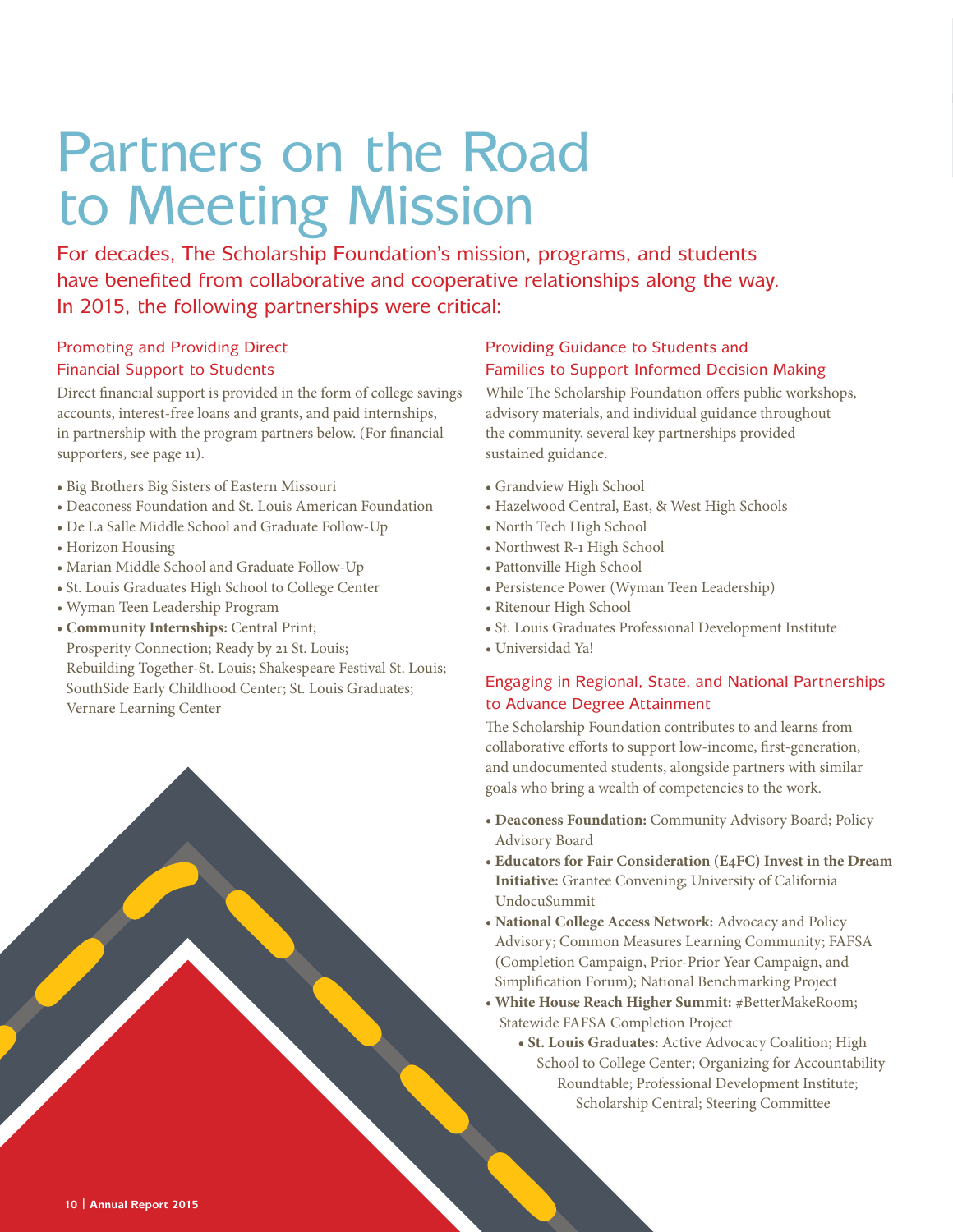## **ScholarShop**

Sincere thanks to our dedicated volunteers who work countless hours to support our mission:

#### **ScholarShop Volunteers**

Betty Ackermann Judith Alferman Juhli Anten Mirella Artioli Diane C. Barnes Saundra Berlener Vickie Berry Rosemary Boc Ruth Bollato Anita Brenndoerfer Laverne Brueggeman Richard Brueggeman Colleen Chaney Rosemary Collins Elaine Cousins Michaeleen Cradock Katha Dionne Priscilla Dowden-White, Ph.D. Kathe Dunlop Tracey Elbein Susan J. Emerson Sue Estill Sharron Foard-Fowler Patricia Fosko Mary Liz Fronmuller Barbara Gehringer Joan Gerard

Ann Geraty Molly Golterman Judy Grabel Carol Hamilton Mary Harris Isabelle Heidbreder Joyce Henne Christine Henry Malaika Horne Ann Houston Linda Howe Robert D. Jenkins Sandra Keller Joanne Kelly Marcia Kern Ruth Kiefer Charlene La Venture Narcisse Laidlaw Margie Lambert Justilien Landry Mary Landry Ray Lauer Terri Lisitano Mary Maxeiner Ruth K. McBrayer Melissa McCanna Zen McCoy Ellen McCurdy

Patricia McLeese Lisa Mechele Marny Meserve Rosemary Meskiel Sherry Mill Debra G. Miller Karen Miller Barbara Montgomery Gwen Moore Janice Mueth Sandy Norkaitis Inge North Meredith O'Connor Cathy Ouellette Judy Peckham Bonnie Petty Mary Politte Kim Pope Malcolm Price Louise Prindable Tami Reding Nancy Rose Gerry Rowe Annie Russell Diane Ryberg Ellie Sachs Linda Schael Dorothy Schneider

Lois Schoemehl Jayne Schultz D. J. Serkes Earl Shreckengast Juanita R. Strunk Colleen Sutterer Betty Tang Sonda Thompson Eufaula Thornton Barbara Tonkyn Katie Vidito Joan Wagner Melissa Wahl Barbara Ward Jane Williams Carol Wilson Patricia Winter Suzanne Yee Nancy Zimmerman

**Foundation Volunteers**

Jean Agatstein Evelyn Goldberg Audrey Shanfeld Madge Treeger

### www.scholarshopstl.org

**ScholarShop is the home of upscale resale shopping for women, men, and children, including designer apparel, jewelry, and accessories. Savings are offered everyday on new and gently used merchandise that is current, classic, and trendy. In 2015, more than 8,600 households and businesses donated approximately 400,000 items to the two ScholarShop locations.** 

**Proceeds from ScholarShop support The Scholarship Foundation's Interest-Free Loan Program. Approximately 120 volunteers contribute their time in ScholarShop by assisting donors with the intake of donations and providing customers with friendly and helpful service.**

**In 2015, ScholarShop launched Miki's Closet by ScholarShop, an innovative boutique-on-wheels. Named in memory of businesswoman and philanthropist Miki Zimring, the fashion truck is designed to extend the fun, fashion, and fundraising efforts of ScholarShop retail stores to the streets of St. Louis—brimming with unique finds, women's upscale resale fashions, and smart styles for men.** 





**Locations Clayton Webster Groves 314-725-3456 314-961-2525** 

**8211 Clayton Rd. 7930 Big Bend Blvd. St. Louis, MO 63117 St. Louis, MO 63119** 

**Store Hours Monday through Thursday 10 am – 7 pm Friday and Saturday 10 am – 5 pm**

**Donation Hours Monday through Saturday 10 am – 5 pm**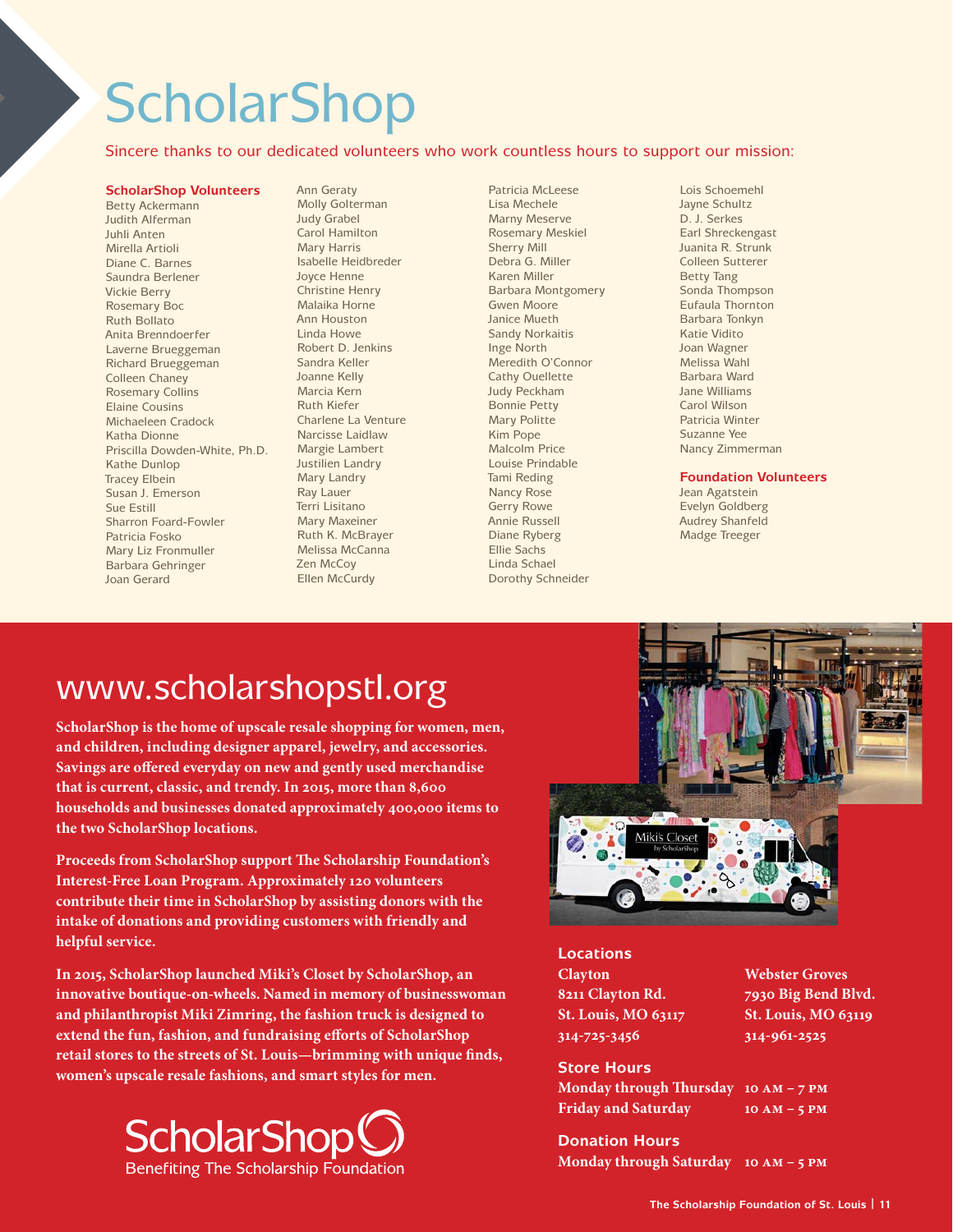### Statement of Assets, Liabilities and Net Assets

|                                                                 | <b>DECEMBER 31, 2015</b>  |                     |  |
|-----------------------------------------------------------------|---------------------------|---------------------|--|
| <b>ASSETS</b>                                                   |                           |                     |  |
| <b>CURRENT ASSETS</b>                                           |                           |                     |  |
| Cash and cash equivalents                                       | \$<br>2,410,370           | \$<br>1,492,720     |  |
| Restricted funds for Centennial Scholars Program                | 14,301                    | 30,401              |  |
| Unconditional promises-to-give                                  | 236,714                   | 73,183              |  |
| Student Ioan receivables - current                              | 2,050,000                 | 1,950,000           |  |
| Investments                                                     | 153,840                   | -0-                 |  |
| Prepaid expenses and other assets                               | 28,354                    | 18,055<br>3,564,359 |  |
| Total current assets                                            | 4,893,579                 |                     |  |
| <b>LONG-TERM ASSETS</b>                                         |                           |                     |  |
| Restricted funds for Future Forward Program                     | 74,081                    | 21,500              |  |
| Unconditional promises-to-give                                  | 230,990                   | 163,640             |  |
| Student Ioan receivables                                        | 24,207,185                | 23,238,740          |  |
| Investments                                                     | 6,274,321                 | 7,707,001           |  |
| Property and equipment                                          | 2,405,346                 | 2,176,362           |  |
| Total long-term assets                                          | 33,191,923                | 33,307,243          |  |
| Total assets                                                    | $\varsigma$<br>38,085,502 | \$<br>36,871,602    |  |
| <b>LIABILITIES AND NET ASSETS</b><br><b>CURRENT LIABILITIES</b> |                           |                     |  |
| Accounts payable and accrued expenses                           | \$<br>351,484             | \$<br>270,538       |  |
| Construction payable                                            | 105,643                   | -0-                 |  |
| Amounts held for collaborative programming                      | $-0-$                     | 207,171             |  |
| Unconditional promises-to-give for<br>Future Forward Program    | 115,580                   | 61,500              |  |
| Annuities payable                                               | 29,218                    | 29,218              |  |
| Total current liabilities                                       | 601,925                   | 568,427             |  |
| ANNUITIES PAYABLE - LONG-TERM                                   | 109,645                   | 116,765             |  |
| <b>Total liabilities</b>                                        | 711,570                   | 685,192             |  |
| <b>NET ASSETS</b>                                               |                           |                     |  |
| Unrestricted                                                    |                           |                     |  |
| Undesignated, available for operations                          | 2,763,471                 | 3,193,189           |  |
| Net investment in student loans                                 | 26,257,185                | 25,188,740          |  |
| Net investment in property and equipment                        | 2,405,346                 | 2,176,362           |  |
| Board designated reserves                                       | 800,000                   | 775,000             |  |
|                                                                 | 32,226,002                | 31,333,291          |  |
| Temporarily restricted                                          | 1,447,491                 | 1,274,720           |  |
| Permanently restricted                                          | 3,700,439                 | 3,578,399           |  |
| Total net assets                                                | 37,373,932                | 36,186,410          |  |
| Total liabilities and net assets                                | 38,085,502                | \$<br>36,871,602    |  |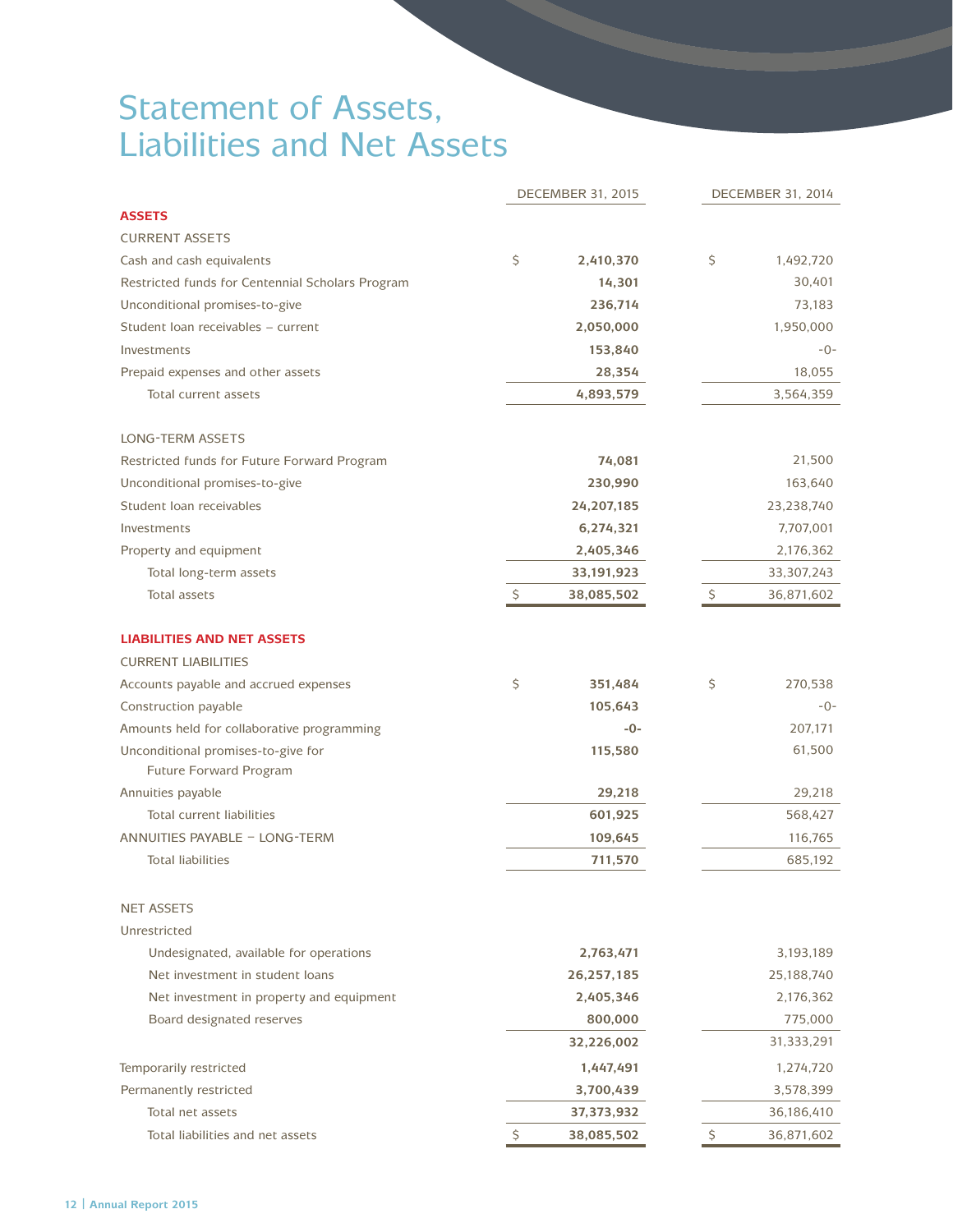### Statement of Revenue & Expenses and Changes in Net Assets

|                                                       | <b>YEAR ENDED</b><br><b>DECEMBER 31, 2015</b> |            | <b>YEAR ENDED</b><br><b>DECEMBER 31, 2014</b> |            |
|-------------------------------------------------------|-----------------------------------------------|------------|-----------------------------------------------|------------|
| <b>PUBLIC SUPPORT AND REVENUE</b>                     |                                               |            |                                               |            |
| <b>PUBLIC SUPPORT</b>                                 |                                               |            |                                               |            |
| Gifts and grants                                      | \$                                            | 2,334,671  | \$                                            | 1,046,287  |
| <b>Bequests</b>                                       |                                               | 957,308    |                                               | 300,000    |
| <b>Tributes</b>                                       |                                               | 32,900     |                                               | 59,157     |
| Contributions                                         |                                               | 509,321    |                                               | 463,647    |
| Special event, net                                    | 128,073                                       |            | $-0-$                                         |            |
| Total public support                                  |                                               | 3,962,273  |                                               | 1,869,091  |
| <b>REVENUE</b>                                        |                                               |            |                                               |            |
| Shop sales, net of retail and processing expenses*    |                                               | 752,295    |                                               | 1,164,996  |
| Interest and dividends                                | 216,040                                       |            | 219,056                                       |            |
| Realized and unrealized gains (losses) on investments |                                               | (276, 376) |                                               | 103,336    |
| Losses from annuities and trusts                      |                                               | (20, 612)  |                                               | (20, 762)  |
| Other                                                 |                                               | 721        |                                               | 415        |
| Total revenue                                         |                                               | 672,068    |                                               | 1,467,041  |
| Total public support and revenue                      |                                               | 4,634,341  |                                               | 3,336,132  |
| <b>EXPENSES</b>                                       |                                               |            |                                               |            |
| Program services, excluding student loans awarded**   |                                               | 2,752,998  |                                               | 1,920,362  |
| Management and general                                |                                               | 342,297    |                                               | 343,145    |
| Fundraising                                           |                                               | 351,524    |                                               | 294,354    |
| Total expenses                                        |                                               | 3,446,819  |                                               | 2,557,861  |
| <b>CHANGES IN NET ASSETS</b>                          |                                               | 1,187,522  |                                               | 778,271    |
| <b>NET ASSETS, Beginning</b>                          |                                               | 36,186,410 |                                               | 35,408,139 |
| <b>NET ASSETS, Ending</b>                             | \$                                            | 37,373,932 | \$                                            | 36,186,410 |

\* \$2,317,838 and \$1,870,387 for the years ended December 31, 2015 and 2014, respectively

\*\* \$3,744,933 and \$3,216,218 for the years ended December 31, 2015 and 2014, respectively

The complete Financial Statements and the Review Report prepared by UHY LLP, Certified Public Accountants, are available on the Foundation's website, www.sfstl.org.

**The Scholarship Foundation of St. Louis | 13**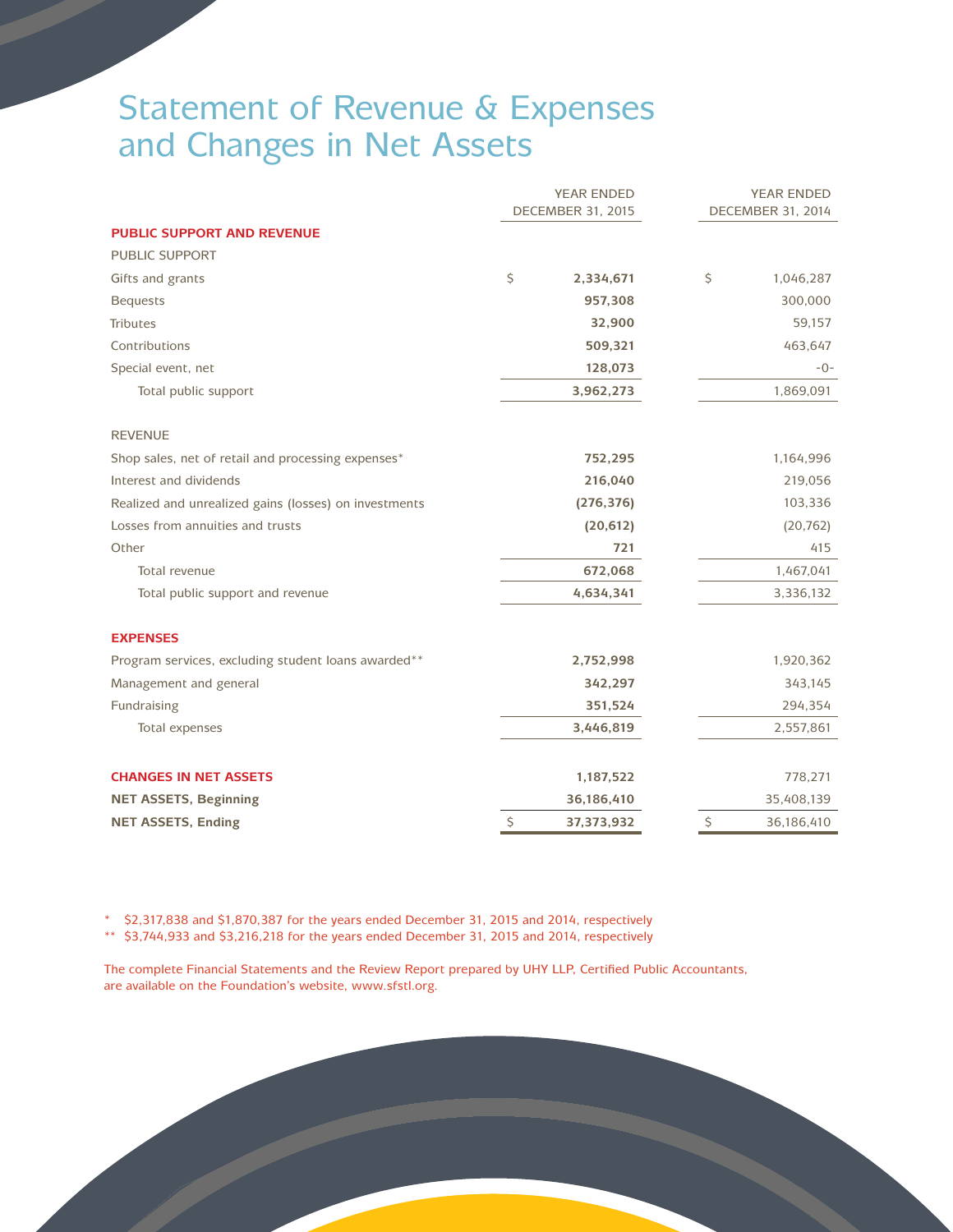## Financials



#### Program Expenditures





\* Total student loan receivables before allowance for doubtful accounts



Sources of Support

2015 Allocation of Foundation Resources by Function

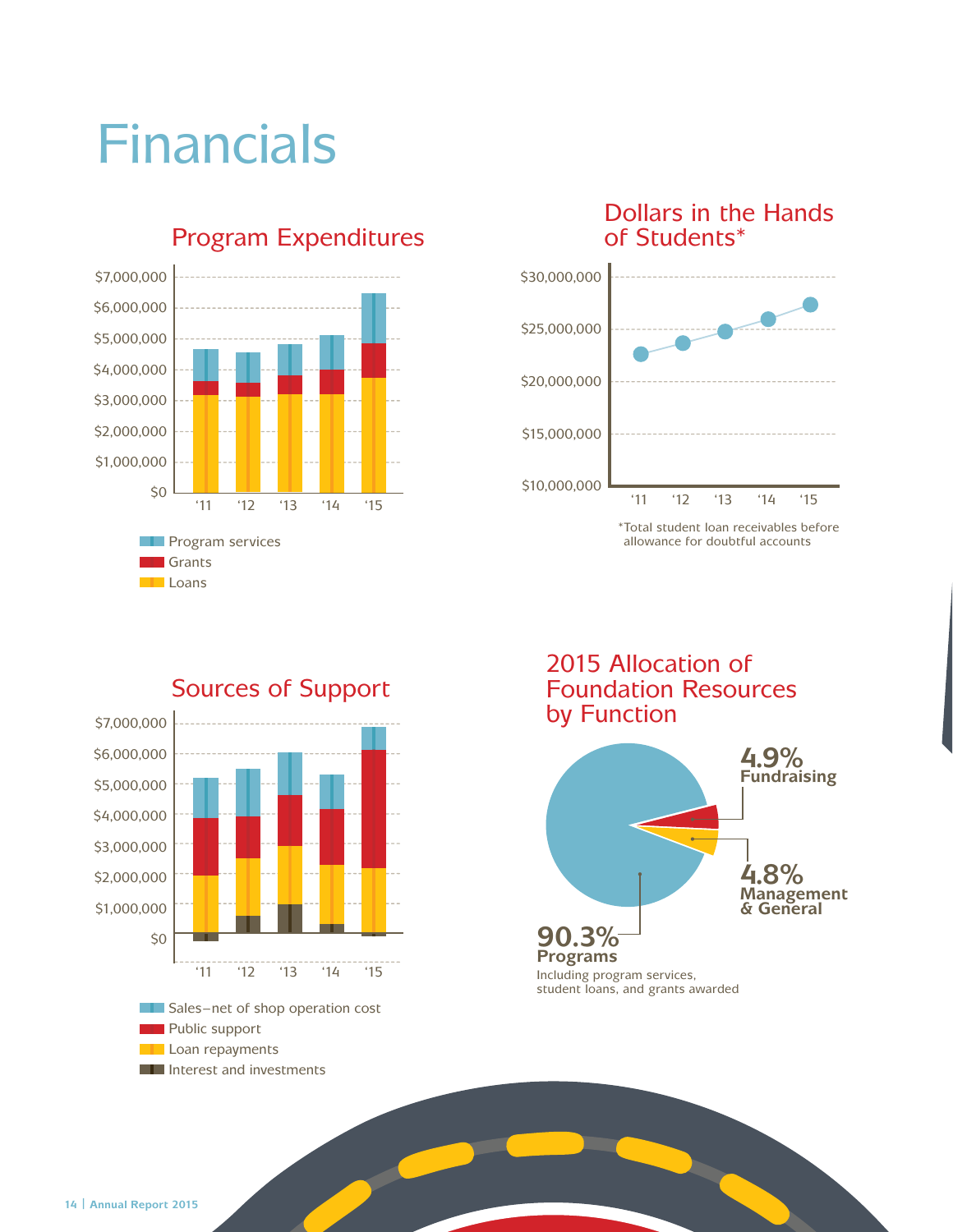### 2015 Board Members

#### **Officers**

Barbara Touchette, President Kathianne Knaup Crane, Vice-President Hardy Washington, Jr., Vice-President Patty Malashock, Treasurer Kathleen A. Day, Secretary Lisa K. Thorp, Member-at-Large

#### Executive Director

Faith Sandler

#### **Directors**

Paul Arenberg M. Colleen Beckemeyer Buron Buffkin Pat Cox James E. Crowe, III Joan Esserman Mark Gellman Sid Goldstein Jennifer A. Haynes Ralonda Jasper Sandy Nelson Marsh Colin Meadows

Lauren Nash Ming Harry Moppins, Jr. Ellen Sheffield Pace Minnie Phillips Susan Plassmeyer Don Poling Susan Rava Dana L. Romeis Earl Shreckengast Joan Silber James Tatum

#### Honorary Life Directors

Betsy Douglass Joyce Follman Linda Goldstein Joel Iskiwitch Nancy Kalishman Lynne Kipnis Donna Moog Julia Muller Estie Pruett Audrey Shanfeld